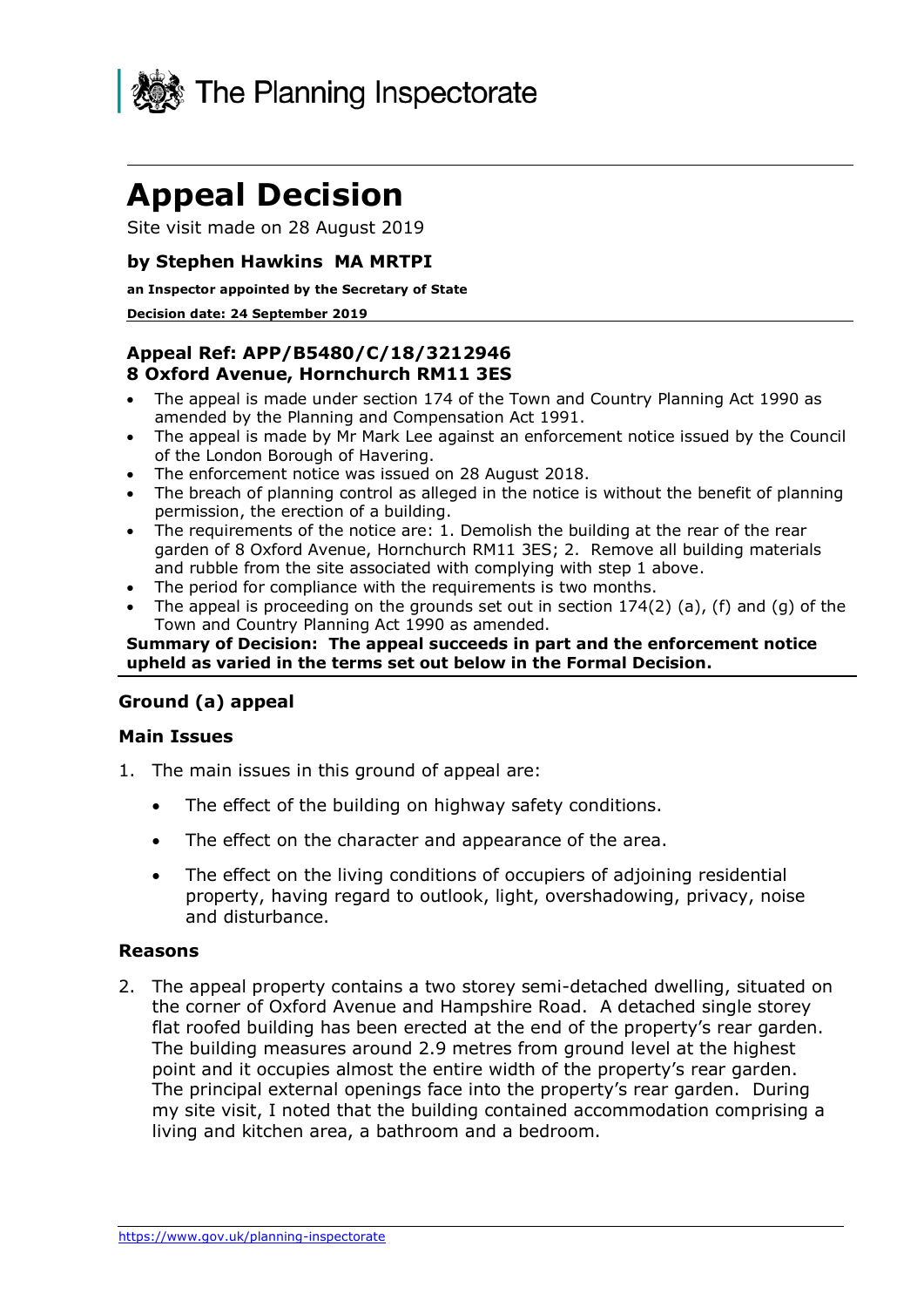## *Highway safety*

- 3. The building immediately adjoins the footway on Hampshire Road. The garage and parking area for the neighbouring property at 2 Hampshire Road (No 2) are alongside the building. Due to the position of the dropped kerb, vehicular access to and egress from No 2 is via part of its parking area closest to the building. The building extends forward of the front elevation of No 2, right up to the back edge of the footway. Consequently, drivers exiting No 2's parking area have a severely restricted view along the footway in front of the building. Being part of a suburban thoroughfare, the footway is likely to be reasonably well used by pedestrians. Whether emerging from the parking area in forward or reverse gear, drivers are likely to be well across the footway before they have an unobstructed view. Therefore, the building presents a significant safety risk to all highway users, particularly pedestrians travelling from the direction of the property, the occupiers of No 2 and their visitors.
- 4. I acknowledge that in 2015, the Council issued a Certificate of Lawful Development (LDC) under s192 of the Act to the effect that a proposed outbuilding of a similar siting and footprint, albeit with an overall height of no more than 2.5 metres, would be permitted development by virtue of Schedule 2, Part 1, Class E of the Town and Country Planning (General Permitted Development) (England) Order 2015 (GPDO)<sup>1</sup>. Nevertheless, at Article 3(6) the GPDO provides that Schedule 2 does not permit development where it creates an obstruction to the view of persons using any highway used by vehicular traffic so as to be likely to cause a danger to such persons. An LDC under s192 is not the equivalent in law of a grant of planning permission. Consequently, the LDC is not the starting point for assessing the impact of the building on highway safety.
- 5. I am also mindful that the building replaced tall, close boarded fencing that was previously adjacent to the footway and the boundary with No 2. However, as of the building on highway safety. that fencing has been removed it has limited relevance in terms of the impact
- 6. Therefore, the building has caused unacceptable harm to highway safety conditions. The adverse impact on the functioning of the road hierarchy and safety of all road users does not accord with Policy DC32 of the Havering Core Strategy and Development Control Policies Development Plan Document (DPD). The failure to ensure a high quality pedestrian environment does not accord with Policy 6.10 of the London Plan (LP). Since the building has not adversely affected parking objectives, there is no conflict with LP Policy 6.13. However, the unacceptable impact on highway safety is inconsistent with paragraph 109 of the National Planning Policy Framework (the Framework).

## *Character and appearance*

 7. The property is located on a planned modern residential estate, the surrounding area largely consisting of regularly spaced pairs of two storey dwellings of similar appearance, set back comparable distances from the street. These factors give the surrounding area a pleasant and cohesive, reasonably spacious suburban character and appearance.

 $1$  Council Ref: D0106.15.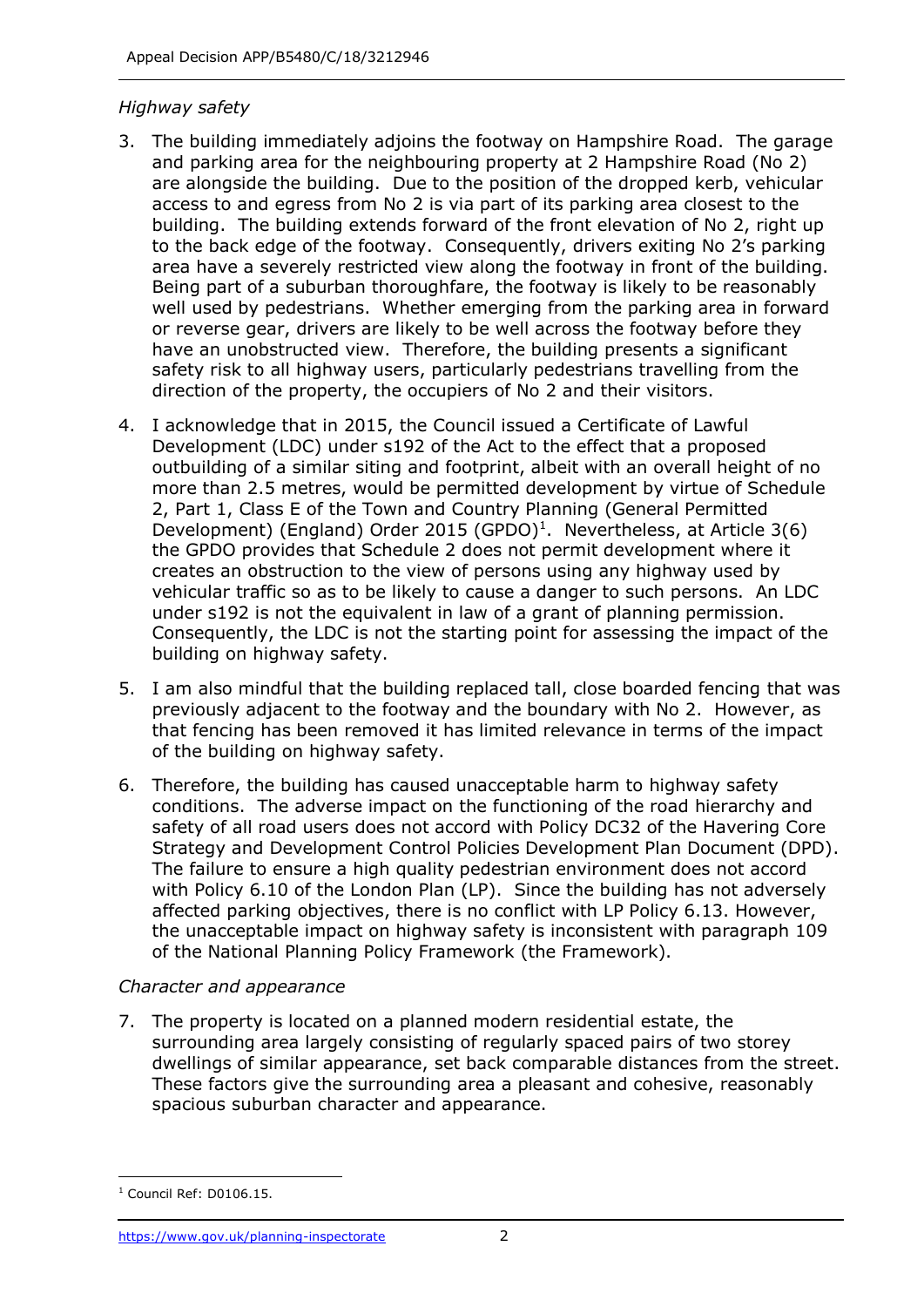- dwelling and neighbouring properties. There is a reasonable area of rear garden remaining at the property. Therefore, the building does not appear elevational treatment is not untypical of an ancillary residential building, being similar to that of the outbuilding in the LDC intended for use for a purpose incidental to the enjoyment of the dwelling. Therefore, the building does not have an obvious appearance as a separate dwelling. 8. The building is of relatively modest scale when set against the size of the overlarge or dominant in relation to neighbouring gardens. Also, the
- 9. However, unlike No 2 and other nearby properties in Hampshire Road the building is not set back any appreciable distance from the street. The building is also much closer to the street than any part of the dwelling. The presence of the building adjacent to the street, well forward of any other buildings and alongside No 2's front garden area, has significantly eroded the spacious qualities of the surroundings and created a more built-up, enclosed and urbanised feel in the street scene. Consequently, the building appears as an related to the dwelling and the adjacent properties. This is entirely at odds with the prevailing pattern of development in the surrounding area identified alien and unduly prominent feature in its surroundings and it is awkwardly above.
- 10. The only specific example of 'similar' development in the locality referred to was a flat roofed garage adjacent to Wiltshire Avenue. In that case, the garage is situated between rear gardens and there is high timber fencing along both sides of the street for a considerable distance. As a result, the visual impact of the garage is not comparable with that of the building in this appeal. Moreover, no details of the planning history of the garage were provided. There were no other obvious examples of structures with a similar visual impact to the building in the locality. For the reasons already identified, the LDC is also of limited assistance in terms of assessing the visual impact of the building. Therefore, the above matters carry limited weight.
- 11. Consequently, I find that the building has caused unacceptable harm to the character and appearance of the area. This does not accord with the relevant criterion in DPD Policy DC61. The building does not accord with LP Policy 7.4, as a high quality design response has not been provided having regard to the pattern and grain of the existing streets in scale, proportion and mass. Moreover, the building does not accord with LP Policy 7.6, as it is not of the define the public realm. Also, by detracting from the character of the area and not being unobtrusively located the building is inconsistent with the Council's design guidance for outbuildings in its Residential Extensions and Alterations Supplementary Planning Document (SPD). The failure to achieve a well- designed place is inconsistent with the Framework Section 12. highest architectural quality or of proportions and scale that appropriately

# *Living conditions*

 12. The building has the facilities required for day-to-day private domestic existence, this being the distinctive characteristic of a dwelling as established by the Courts<sup>2</sup>. Nevertheless, I am given to understand that the building provides living accommodation for the appellant's daughter and grandchild, who both continue to use the facilities of the main dwelling and take meals with the rest of the appellant's family. When I visited, there was no physical

 <sup>2</sup>*Gravesham BC v SSE & O'Brien* [1982] 47 P&CR 142.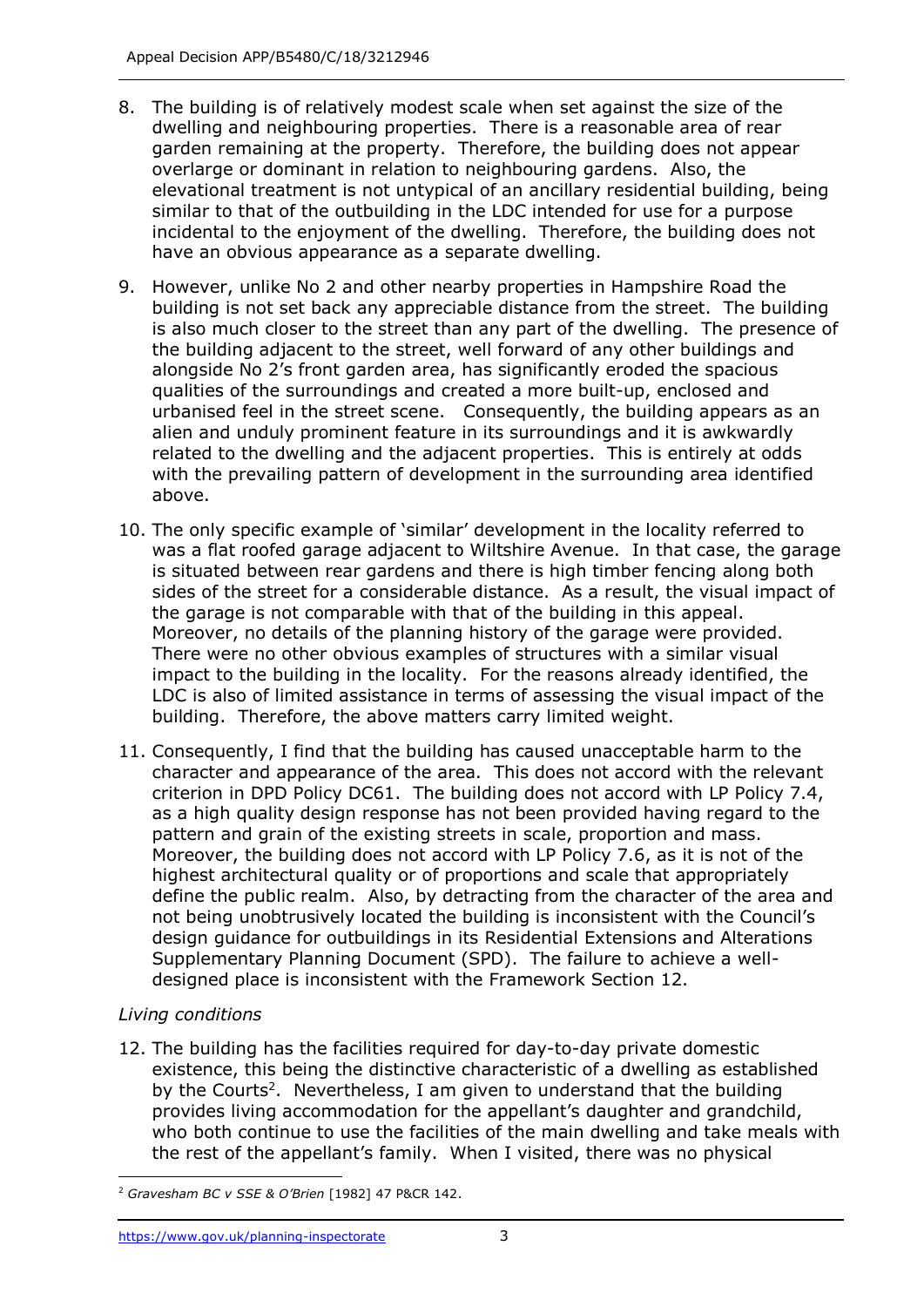delineation between the building and the rear garden of the main dwelling. Access to the building is via the main dwelling and its garden. I understand that all services are shared with the main dwelling. None of these factors suggest that a separate residential planning unit has been created. Consequently, there is little firm evidence to indicate that the building is in use as a separate self-contained unit of living accommodation. In the event of planning permission being granted, a suitable condition could have been imposed to ensure that the building was not used as a separate unit of accommodation.

- 13. In any event, the Council did not provide a detailed explanation as to how the building harmed the living conditions of the occupiers of adjoining residential properties. In my own assessment, I found nothing to suggest that the building had caused unacceptable harm in terms of the levels of outlook or light enjoyed by adjoining residential properties, or had caused overshadowing, overlooking or loss of privacy or a significant increase in noise and disturbance.
- 14. The absence of unacceptable harm to the living conditions of occupiers of adjoining residential properties accords with the relevant criterion in DPD Policy DC61. As the building has not resulted in undue loss of light to neighbouring consistent in this respect with the design guidance for outbuildings in the Council's SPD. The standard of amenity for existing users is consistent with the properties or otherwise adversely affected their living conditions, it is also Framework paragraph 127(f). LP Policy 7.4 concerning local character and Policy 7.6 concerning architecture are of limited relevance.

#### *Other matters*

- 15. As an alternative to demolition, the appellant proposed that the building be reduced to 2.5 metres in height to accord with the LDC outbuilding and the height limit set out in the GPDO, Schedule 2, Part 1, Class E, paragraph E.1(e) (ii). At s177(1)(a), the Act provides that planning permission may be granted in respect of the whole or part of the breach described in the notice. Therefore, whilst this alternative was advanced on ground (f), it is appropriate to consider whether planning permission should be granted for the building as modified as an alternative scheme under ground (a).
- occupying the same footprint with a reduced height of 2.5 metres could not be erected following demolition of the building. Furthermore, the Council issued an LDC for an outbuilding to be used for a purpose incidental to the enjoyment of the dwelling. As is made clear in the Government's Technical Guidance<sup>3</sup>, an 'incidental' purpose does not cover use for primary living accommodation such as a bedroom, bathroom, or kitchen, as in the case of the building in this appeal. Although the appellant suggested that the building had initially been erected as a hobby room, no firm evidence was provided to support that claim. 16. However as set out above, the LDC notwithstanding a Class E outbuilding
- 17. Therefore, in my view there is no reasonable prospect of the building being re- erected as living accommodation shortly after its demolition. As the appellant's solution would not overcome the planning difficulties at less cost and disruption, it does not represent a realistic fall-back position and it is not an obvious alternative to the steps required by the notice.

<sup>&</sup>lt;sup>3</sup> Permitted development rights for householders: Technical Guidance DCLG April 2017.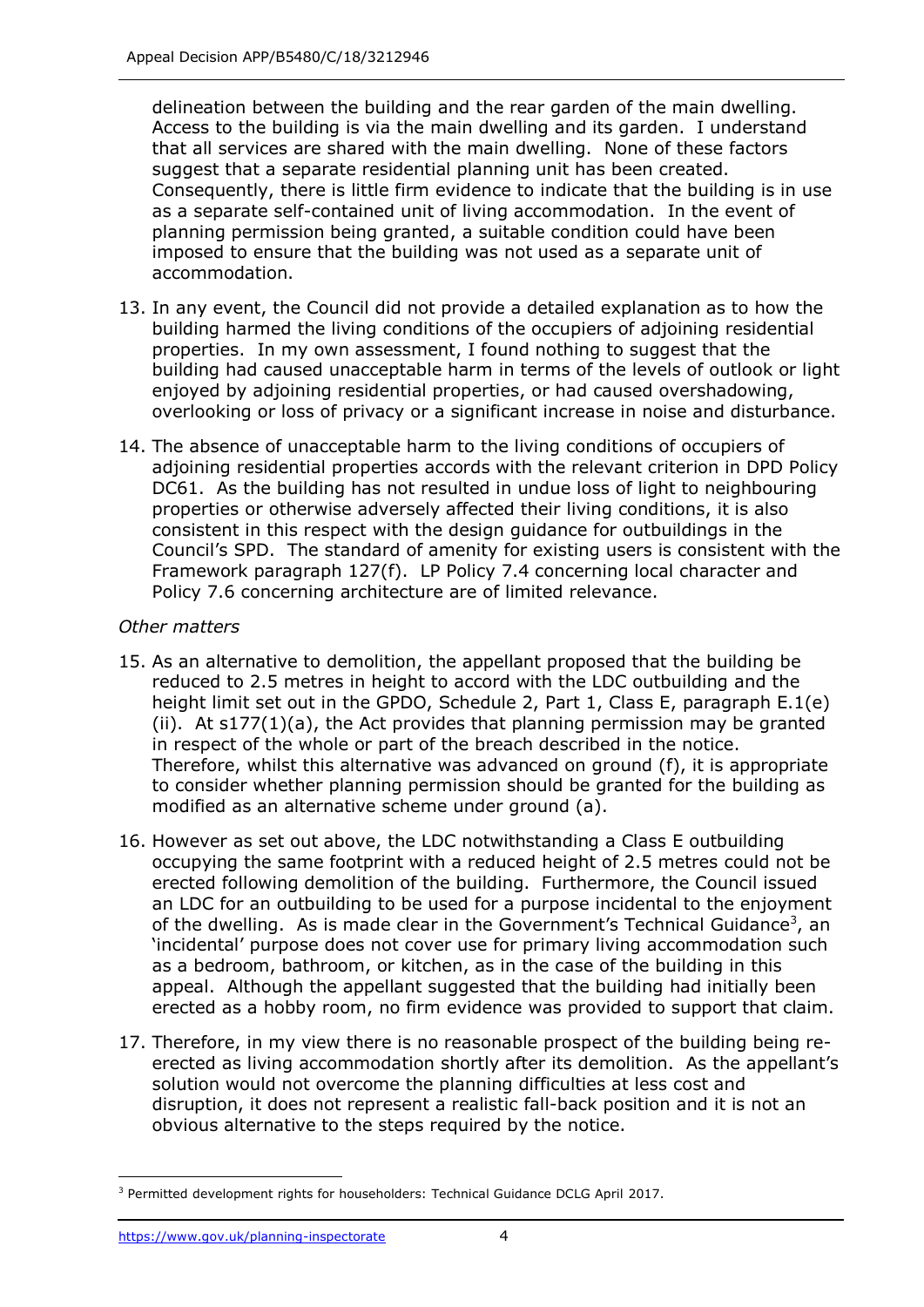- 18. Upholding the notice and demolishing the building is likely to result in the appellant's daughter and grandchild having to move away from the property and losing the support of other family members, in the absence of alternative potential homelessness and other adverse effects on family life. Consequently, there would be interference in those individuals' private and family life, home and correspondence of such gravity as to engage Article 8 of the Human Rights Act 1998 (HRA). Additionally, I am conscious of the need to give primary consideration to the best interests of the child, having regard to Article 3(1) of the United Nations Convention on the Rights of the Child and the duty under the Children's Act 2004 to safeguard and promote the welfare of children. accommodation being available within the dwelling. This would result in their
- at the property within the continuing support framework offered by their close family. Upholding the notice and refusing to grant planning permission for the building is therefore likely to have an adverse effect on those interests. grandchild faced unusual or especially challenging personal circumstances, support at most times. Consequently, the interference in Article 8 rights and adverse effect on the child's welfare is unlikely to be disproportionate if they were required to move home. Moreover, it is likely that the appellant's daughter and grandchild would be prioritised in terms of securing alternative living accommodation if the only other option was them becoming homeless. These are relevant factors when apportioning the weight to be given to the 19. The best interests of the appellant's grandchild would be to continue to reside However, no part of the appellant's case suggested that his daughter or such as for example, an acute health condition which necessitated close family interference in HRA rights and the adverse effects on the best interests of the child set against the other considerations.

## *Planning Balance*

 20. The building unacceptably harms highway safety and the character and appearance of the area. Therefore, whilst there has been no unacceptable harm to the living conditions of occupiers of adjoining residential properties, the building does not accord with policies in the Development Plan and the Framework. It follows that enforcement action is necessary in the public interest, being in pursuance of an important Government function, namely regulating the use and development of land. Steps stopping short of removing the building would not achieve the objectives of the above policies. Consequently, on the balance of considerations and on the basis of the information before me I conclude that whilst there is interference in the occupiers' HRA rights and an adverse effect on the best interests of the appellant's grandchild, the notice is a lawful and proportionate response to the breach of planning control.

# *Conclusion on ground (a)*

 21. For the reasons given above I conclude that the ground (a) appeal should not succeed. I shall uphold the enforcement notice and refuse to grant planning permission on the deemed application.

# **Ground (f) appeal**

 22. The ground of appeal is that the requirements of the notice exceed what is necessary to remedy the breach of planning control or, as the case may be, to remedy any injury to amenity.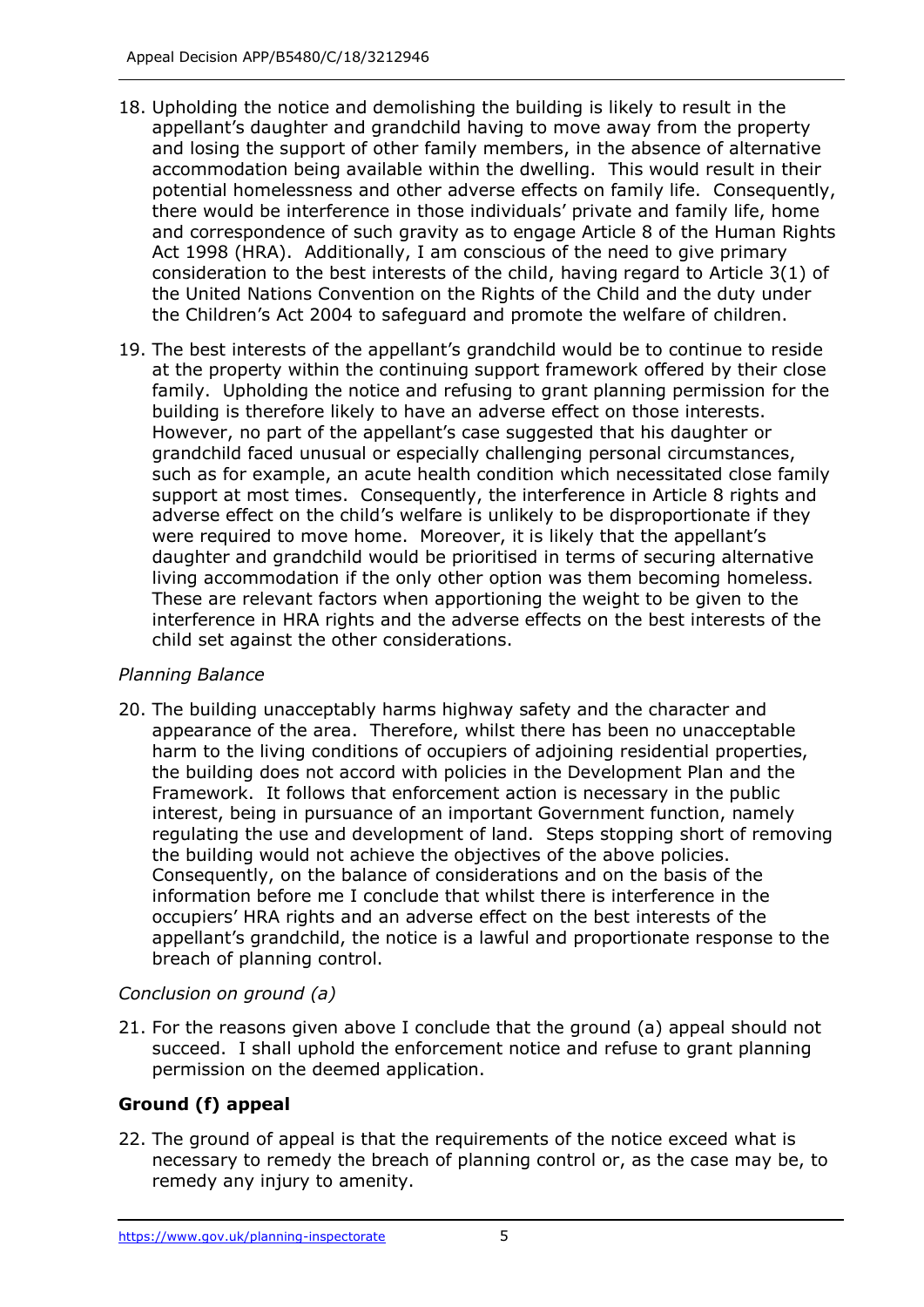- 23. At s173, the Act sets out two purposes which the requirements of an enforcement notice can seek to achieve. The first (s173(4)(a)) is to remedy the breach of planning control that has occurred by making the development comply with the terms of a planning permission granted in respect of the land, by discontinuing any use of the land or by restoring the land to its condition before the breach took place. The second (s173(4)(b)) is to remedy any injury to amenity caused by the breach.
- 24. The Council did not specify the purpose it sought to achieve in the notice. However, the notice requires demolition of the building as opposed to lesser steps, such as a reduction in size or ceasing the use as living accommodation. Therefore, the purpose of the notice must be to remedy the breach of planning control by restoring the land to its condition before the breach took place.
- 25. The alternative to demolition of the building was dealt with on ground (a). In relation to the ground (f) appeal and the requirements of the notice, reducing the height of the building would not remedy the breach as the offending structure would remain. There was no firm evidence to suggest that the building had been erected lawfully. Therefore, the breach can only be remedied by demolition of the building.
- 26. It follows that the requirements in the notice do not exceed what is necessary to remedy the breach and the ground (f) appeal fails.

# **Ground (g) appeal**

- 27. The ground of appeal is that the time for compliance is unreasonably short.
- 28. In practice, the two-month compliance period specified in the notice is likely to mean that the occupiers would have to vacate the building in as little as a few weeks. This is to allow adequate time for a builder to undertake the remedial works within the required period. It was not clear whether the occupiers could practically be accommodated within the dwelling. Therefore, the appellant's daughter and her child would potentially be left with very little time in which to search for and secure suitable alternative living accommodation.
- 29. Although the Council referred to the time which had elapsed since the notice was issued, that is not a relevant matter in terms of determining the reasonableness of the period for compliance after the notice takes effect. This is because the appellant is entitled to assume that his appeal will have a successful outcome.
- 30. Therefore, the six-month period requested by the appellant would in my view strike a more appropriate balance between remedying the planning harm identified in the notice, whilst allowing the occupiers a reasonable period of time to find suitable alternative accommodation. It would also ensure that the impacts on the HRA rights of the occupiers and on the best interests and welfare of the appellant's grandchild are minimised as far as practicable. Furthermore, it would give the appellant adequate time to arrange for a suitable builder to undertake and carry out the remedial works once occupation of the building has ceased.
- 31. For the reasons given above I conclude that the period for compliance falls short of what is reasonable. I shall vary the notice prior to upholding it. The appeal on ground (g) succeeds to that extent.